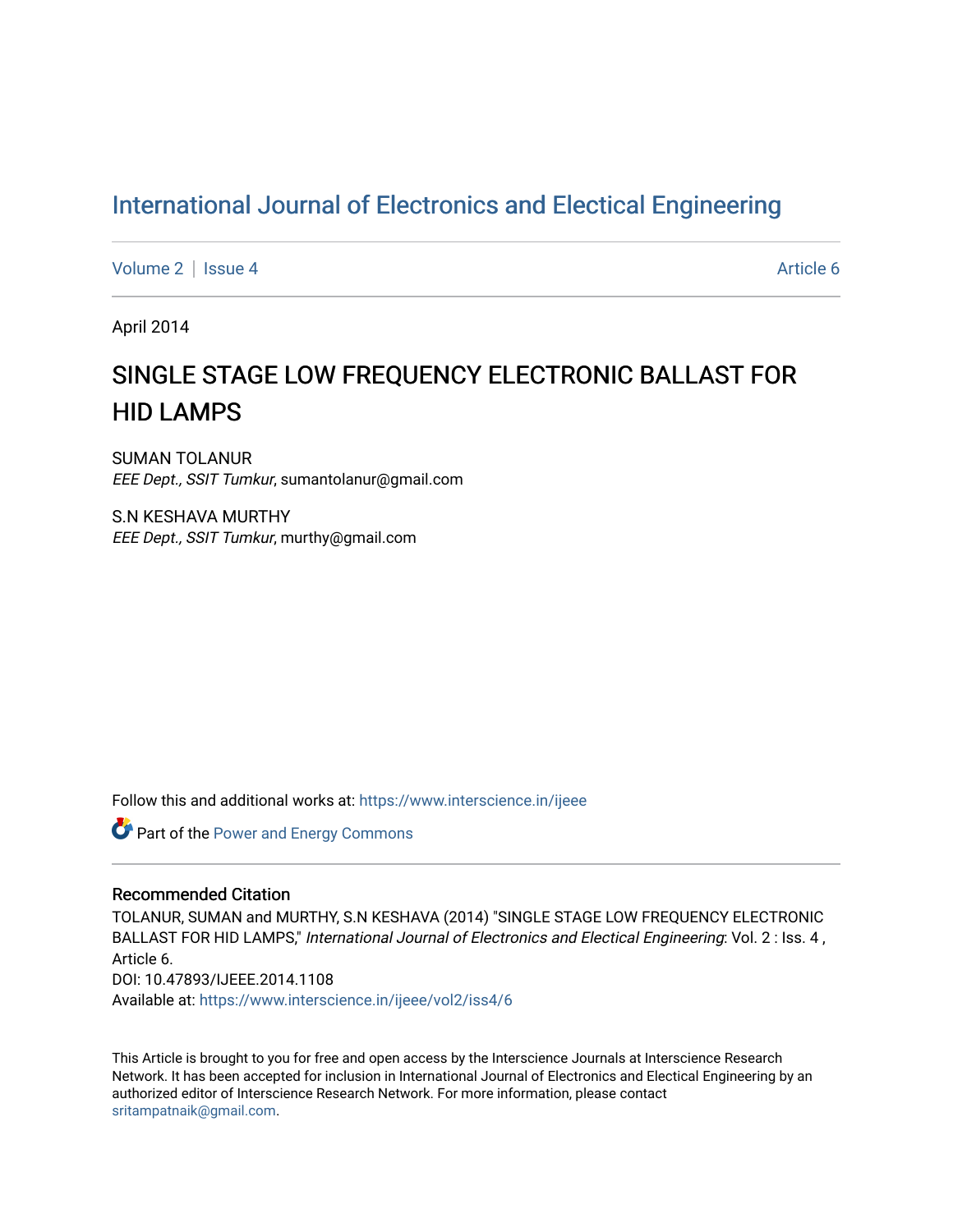## **SINGLE STAGE LOW FREQUENCY ELECTRONIC BALLAST FOR HID LAMPS**

## **SUMAN TOLANUR<sup>1</sup> & S.N KESHAVA MURTHY<sup>2</sup>**

<sup>1,2</sup>EEE Dept., SSIT Tumkur E-mail : sumantolanur@gmail.com

**Abstract -** The paper presents a single-stage high-power-factor electronic ballast for metal halide lamps. The proposed ballast integrates a buck-boost converter, a buck converter and a full-bridge inverter into a single power conversion circuit. The buck-boost converter served as a power factor corrector (PFC) is designed to operate at discontinuous conduction mode (DCM) to achieve nearly a unity power factor at the input line. By adjusting the duty-ratio of the active switches of the PFC, the lamp power is remained at rated value for universal input voltage ranged from 90 Vrms to 264 Vrms. The four active switches of the full-bridge inverter, an inductor and a capacitor form a bidirectional buck converter which supplies a low frequency square-wave currentfor the lamp at to avoid the lamp from happing acoustic resonance. The circuit operation is analyzed in detail to derive the design equations. A prototype electronic ballast for a 70 W metal halide lamp is built and tested.

## **I. INTRODUCTION**

Among various kinds of high intensity discharge (HID) lamps, metal halide (MH) lamps have the advantages of long lamp life, high luminous efficacy, good color rendition, and have been widely used in many lighting applications . Since MH lamps have the characteristics of negative incremental impendence, ballasts are required to stabilize the lamp current. With the rapid development of power electronics, high frequency electronic ballasts have numerously replaced the traditional electromagnetic ones to reduce the size and weight and improve the efficiency of the ballast circuit and light performance in recent years. However, MH lamps driven by a high frequency electronic ballast may suffer from problematic acoustic resonance which may lead to arc instability, light fluctuation or extinguishment, and even cracking the arc tube. Many approaches have been proposed to solve the acoustic resonance. Among them, driving MH lamps with a lowfrequency square-wave voltage has been considered the most effective method.Besides, in order to comply with the more stringent regulations on current harmonics, such as IEC61000-3-2 standards, and to improve the power factor, electronic ballasts require an additional ac/dc conversion stage to perform as a power-factor corrector (PFC). Hence, the most common used electronic ballasts in light market are usually of a three-stage circuit topology. The first stage is a PFC and the second stage is a buck converter which regulates the dc-link voltage for the third stage and thereby controls the lamp power. Both the first and the second stages operate at high switching frequency to enable the use of small magnetic components. The final stage is a full-bridge inverter of which the active switches operate at low switching frequency to drive the MH lamp with a low-frequency square-wave voltage. Although such three-stage electronic ballasts can achieve a high

power and drive the MH lamp with a low-frequency square-wave voltage to avoid the acoustic resonance. they are not cost-effective products.

Some literatures have successfully developed twostage electronic ballasts by integrating the buck converter stage and the full-bridge inverter stage.These two-stage approaches can effectively achieve a high power factor and eliminate the occurrence of acoustic resonance by driving the MH lamp with a low-frequency square-wave voltage. In order to further reduce the component count and hence lower the product cost, this paper proposes a novel single-stage electronic ballast which are derived by integrating the PFC, the buck converter and the full-bridge inverter into a single power conversion circuit. A prototype circuit designed for a 70W MH lamp was built and tested to verify the analytical predictions

## **II. CIRCUIT CONFIGURATION AND OPERATION**

Fig. 1 shows the proposed single-stage electronic ballast which is derived by integrating a buck-boost converter, a buck converter and a full-bridge inverter. MOSFETs *S*1~*S*4 serve as the active switches of a full-bridge inverter. Diodes *D*1~*D*4 represent their intrinsic body diodes. *S*1~*S*4 are controlled by four gated signals *vGS*1 ~ *vGS*4, respectively.



**Fig. 2.1 : The proposed single-stage electronic ballast.**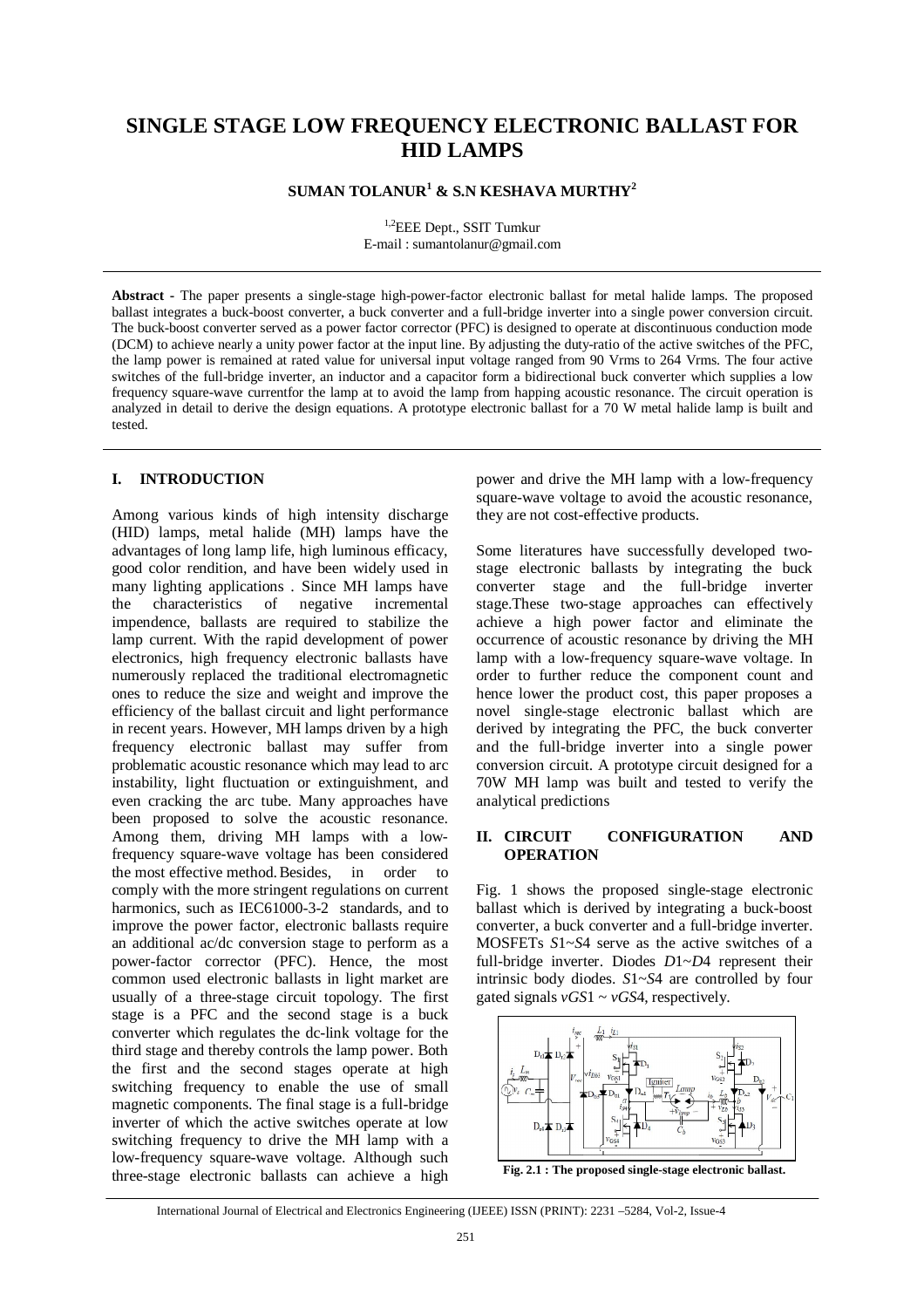Figure 2.2 illustrates their time sequence. As shown, *vGS*3 and *vGS*4 are low-frequency rectangular-wave voltages with a short dead time between them. On the contrary, *vGS*1 and *vGS*2 are high-frequency rectangular wave voltages which happen when *vGS*3 and *vGS*4 are at high voltage level, respectively.

The full-bridge rectifier (*Dr*1~*Dr*4) is followed by a buck-boost converter which consists of active switch *S*1 and *S*2, diodes *Db*1, *Db*2 and *Db*3, inductor *L1*  and dc-link capacitor *C1*. The buck boost converter performs the function of PFC by operating at discontinuous current mode (DCM) at a fixed switching frequency to make the input line current be sinusoidal and in phase with the input line voltage. The four switches *S*1~*S*4, inductor *Lb*, capacitors *Cb*, *C*1 and diodes *Dx*1, *Dx*2 form a bidirectional buck converter. *S*1 and *S*2 are switched at high frequency and the high-frequency components of the inverter voltage *vab* are filter out by *Cb* and *Lb*. Hence, the voltage across *Cb* will be a low-frequency square waveform. An igniter and the transformer *T1*generate a high voltage to start-up the lamp. A small low-pass filter, *Lm* and *Cm*, is used to remove the high frequency current harmonics at the input line.



**Fig. 2.2 : Time sequence of gated voltages**

The operation modes for the sequence when either *vGS*3 or *vGS*4 is at high voltage level are similar. Therefore, the following circuit analysis only illustrates the operation modes when *vGS*3 is at high level. The buck-boost converter and the buck converter are both designed to operate at DCM. At steady-state, the circuit operation can be divided into four modes in each high frequency cycle. For simplifying the circuit analysis, the low-pass filter, the lamp igniter circuit and transformer *T*1 are omitted and the MH lamp is represented by its equivalent resistance, *R lamp*. Fig.3 shows the

operation modes and Fig. 4 illustrates the theoretical waveforms for each mode. The circuit operation is described as follows:

**Mode I** ( $t_0$ < $t$ < $t_1$ ) : *Mode I* begins at the instant of turning on switch *S*1. The rectified input voltage *vrec*  is imposed on the inductor *L*1. Since the buck-boost converter is designed to operate at DCM, the Inductor current *iL*1 increases linearly from zero with a rising slope which is proportional to the rectified line voltage .Mean while, *S*3 operates at low frequency and keeps on in this mode. The voltage across the inductor *Lb* is equal to *Vdc* - *Vlamp*. Since the buck converter is also operated at DCM, the buck inductor current *ib* rises from zero linearly. Capacitors *C*1 supplies current through *S*1, *Dx*1 and *S*3 to charge *Lb*.

**Mode II** ( $t_1$ < $t$ **<** $t_2$ ) : The circuit enters Mode II at the instant of turning off *S*1 while *S*3 r emains on. Current *iL*1 will freewheel through diode *Db*3 to charge *C1*. Meanwhile, current *ib* flows through*S*3 and diode *D* 4 to supply current to *Cb* and the lamp. The voltages across *L*1 and *L*b are equal to *–Vdc* and –*Vlamp*, respectively. Therefore, both currents decrease linearly. Because *S*1 operates at a constant duty ratio within the period of the input voltage, the peak of *iL*1 is proportional to *vrec*. The duration for *iL*1 declining to zero is not a constant but varies with *vrec*, while that for *ib* declining to zero is a constant. Thus, there could be two possible modes following Mode II, depending on which current of *iL*1 or *ib*  reaches zero first.

**Mode III-A**  $(t_2 < t < t_3)$  : When the rectified input voltage is low, so does the peak value of *iL*1. On this condition, *iL*1 declines to zero before *ib* does. When *iL*1 declines to zero, the circuit operation enters Mode III-A. During this mode, only *ib* and lamp current keep flowing and *ib* decreases continuously. When *ib*  reaches zero, Mode III-A ends and the circuit operation enters Mode IV.

**Mode III-B**  $(t'_2 < t < t'_3)$  : On the contrary, when *vrec* is high, the peak of *iL*1 is also high. It takes a longer time for *iL*1 declining to zero. Therefore, *iL*1 may decline to zero later than *ib* does. The circuit operation will enter Mode III-B when *ib* reaches zero. In this mode, current *iL*1 keeps flowing through *Db*3 to charge *C*1 while *Cb* supplies current for the lamp. This mode ends at the time when *iL*1 reaches zero and the circuit operation enter Mode IV.

**Mode IV** ( $t_3$ < $t$  < $t_4$ ) : During this mode, both *iL*1 and *ib* are zero. Only the lamp current supplied from *Cb*  exists. When *vGS*1 goes back to high level to turn on *S*1, the circuit operation returns to Mode I of the next high-frequency cycle.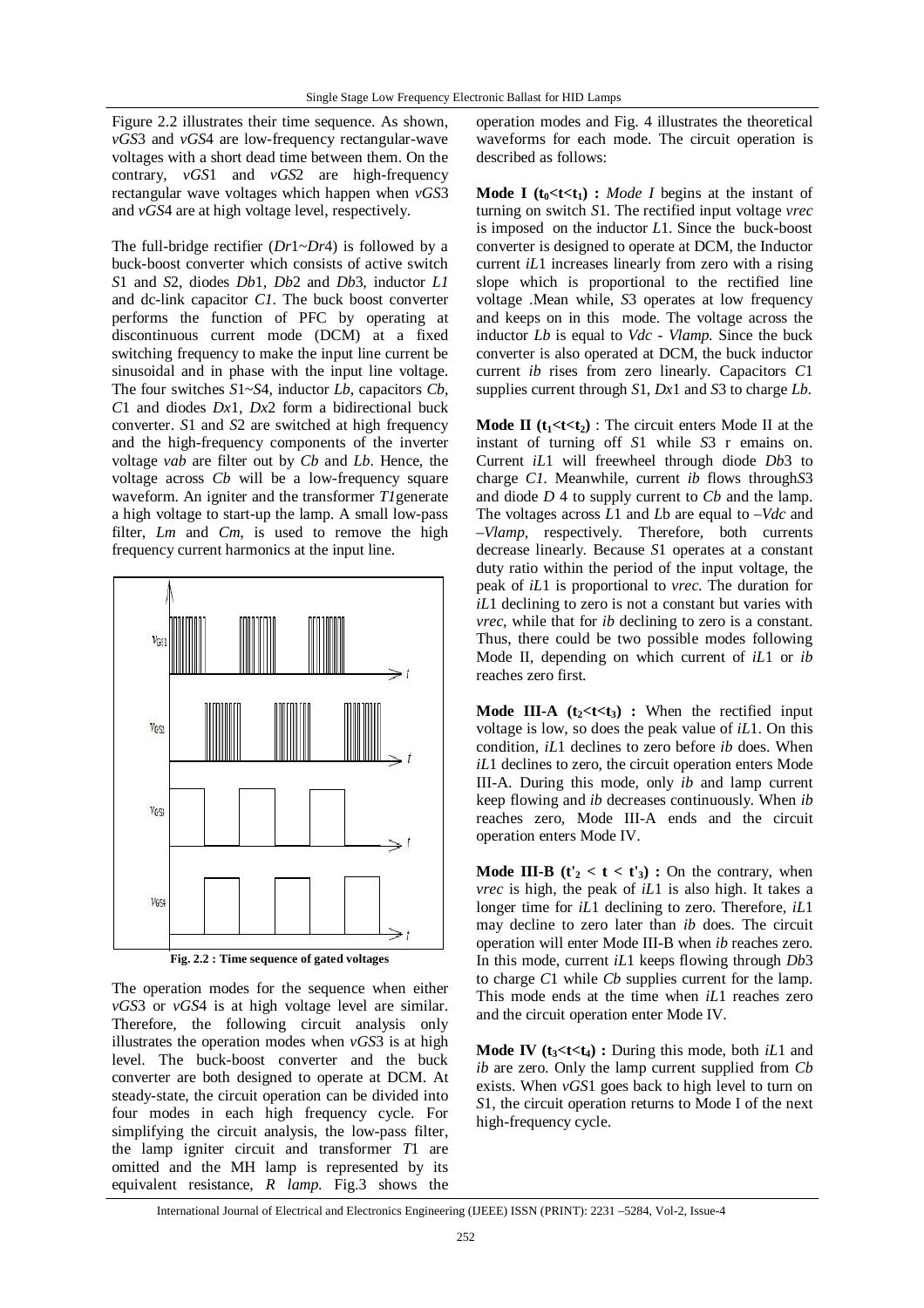





Mode II









**Fig. 2.4 : Theoretical waveforms.**

## **III. CIRCUIT ANALYSIS**

For simplifying the circuit analysis, the following assumptions are made:

- 1) All the circuit components are ideal.
- 2) The capacitances of *C*1 is large enough, thus the dc-link voltage *Vdc* can be regarded as a voltage source.
- 3) The capacitance *Cb* is large enough so that the voltage *Vlamp* across it remains constant during the high-frequency switching cycle.
- 4) The lam p is regarded as an open circuit before ignition, and a pure resister at the steady state. Based on the circuit operation described above,

the features of the buck-boost converter and the buck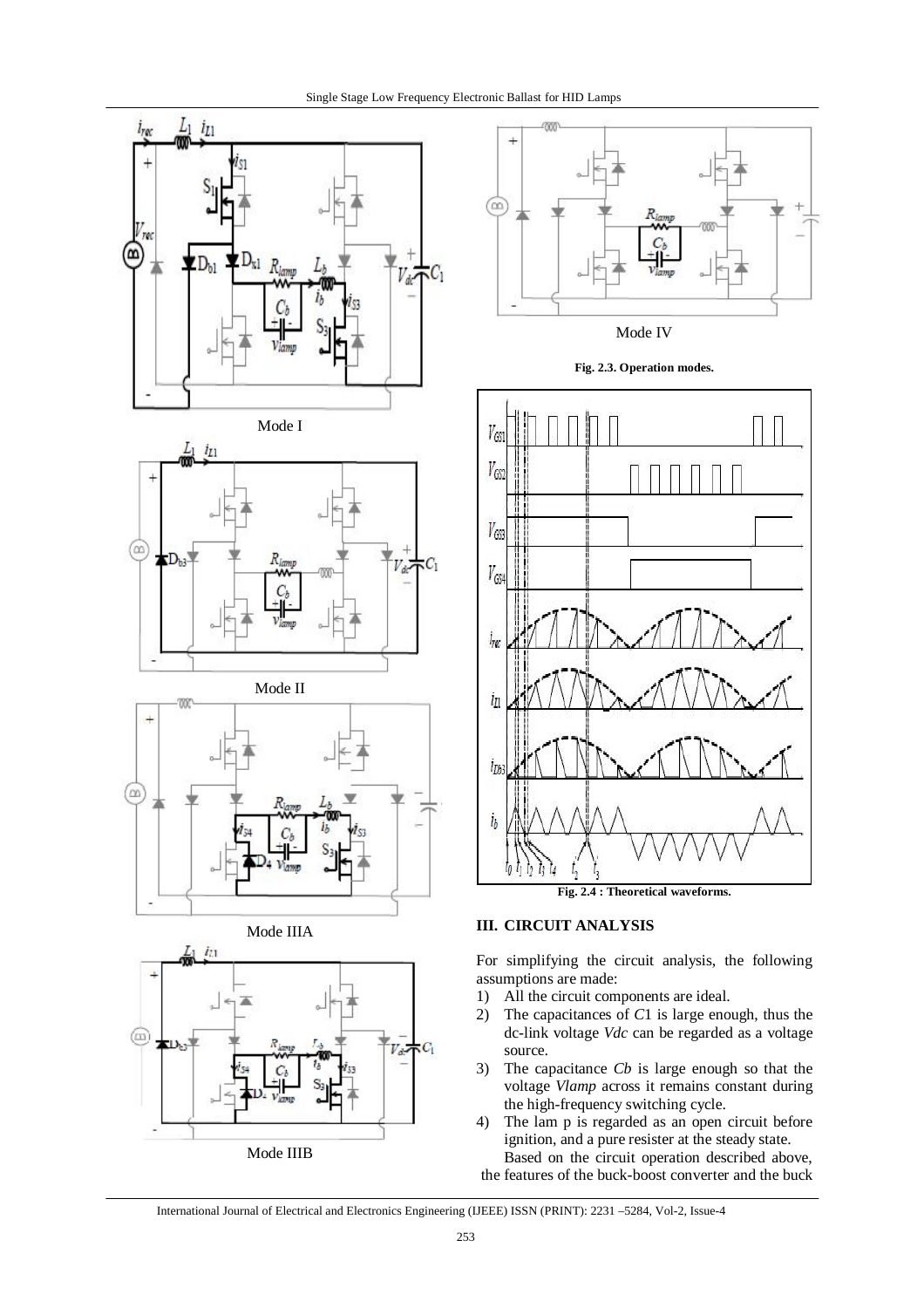converter remain the same, even though they share some switches. Therefore, the buck-boost PFC and the buck converter can be analyzed, separately.

#### **A. Buck-Boost Power Factor Corrector**

The ac/dc converter is supplied from the ac line voltage source.

$$
V_s(t) = V_m \sin(2\pi f_L t) \tag{1}
$$

Where *fL* and *Vm* are frequency and amplitude of the line voltage source, respectively. In practice, *fL* is much lower than the high switching frequency, *fs*, of *S1* and *S2*. It is reasonable to consider the rectified input voltage as a constant over a high frequency cycle. Since the buck-boost converts are operated at DCM over an entire line frequency cycle, *iL*1 rises from zero at the beginning of Mode I and reaches its peak at the end of Mode I. The waveform of *irec* and *iL*1 are conceptually shown in Fig. 5. Their peaks follow a sinusoidal envelope and can be expressed as:

$$
i_{L1,peak}(t) = \frac{V_m \sin(2\pi f_L t) D_1 T_s}{L_1}
$$
 (2)

Where *Ts* is the high-frequency switching period and *D*1 is the duty ratio of the high switched active switches. The high-frequency contents of *iL*1 can be removed by *Lm* and *Cm*. Therefore, the input current *is* is equal to the average of *iL*1 over a high-frequency cycle.

$$
i_{s}(t) = \frac{1}{T_{s}} \int_{0}^{T_{s}} i_{L1}(t) \cdot d(t) = \frac{V_{m} T_{s} D_{1}^{2}}{2I_{1}} sin(2\pi f_{L} t)
$$
\n(3)

Equation (3) reveals that the input current is sinusoidal and in phase with the input line voltage if the duty ratio remains constant over an entire line cycle. As a result, a high power factor can be achieved. The input power can be obtained by taking average of its instantaneous value over one linefrequency cycle.

$$
P_{in} = \frac{1}{2\pi} \int_0^{2\pi} v_s(t) \cdot i_s(t) dt (2\pi f_L t) = \frac{V_m^2 D_1^2}{4L_1 f_s}
$$

Then, the lamp power can be calculated.

$$
P_o = \eta \cdot P_{in} = \frac{\eta V_m^2 D_1^2}{4L_1 f_s}
$$
 (5)

Where ή represents the circuit conversion efficiency.



#### **B. Bidirectional Buck Converter**

Based on operation modes in section II, *S1*~*S4*, *Lb*  and *Cb* form a bidirectional buck converter operating at DCM. The inductor *Lb* and capacitor *Cb* can filter out the high frequency components of the inverter voltage *Vab*. Then, the voltage across *Cb* is lowfrequency square waveform. Fig. 3.2 shows the equivalent circuits of the bidirectional buck converter. In Fig. 3.2(a) *S2* and *S4* are off; *S3* is kept on and *S1* is turned on and off at high frequency. In Fig. 3.2(b), *S1* and *S3* are off; *S4* is kept on and *S2* is turned on and off at high frequency. Since the operations in Fig. (a) and Fig. (b) are similar except that the polarities of *ib* and *Vlamp* are reversed. Here, only the circuit operation in Fig. 3.2(a) is discussed.

When *S1* and *S3* are on, the voltage across inductor *Lb* is

$$
v_{Lb} = V_{dc} - V_{lamp} \tag{6}
$$

The inductor current *ib* rises from zero and will reach a peak value at the instant of turning off *S1*. Its peak value is equal to

$$
i_{b,peak} = \frac{\left(V_{dc} - V_{lamp}\right)D_1T_5}{L_b} \tag{7}
$$

When *S1* is turned off, *ib* freewheels through diode *D4*. The voltage across *Lb* is

$$
v_{Lb} = -V_{lamp} \tag{8}
$$

This negative voltage causes *ib* to decrease. The duration for *ib* decreases from the peak value to zero is

$$
T_{\text{off}} = \frac{\left(V_{dc} - V_{lamp}\right)D_1 T_S}{V_{lamp}}
$$

For fulfilling DCM operation, *Toff* should be shorter than (1-*D*1)*Ts*. It leads to

(9)

$$
V_{\dot{\alpha}\circ} \leq \frac{V_{lamp}}{D_l} \,. \tag{10}
$$

International Journal of Electrical and Electronics Engineering (IJEEE) ISSN (PRINT): 2231 –5284, Vol-2, Issue-4

(4)